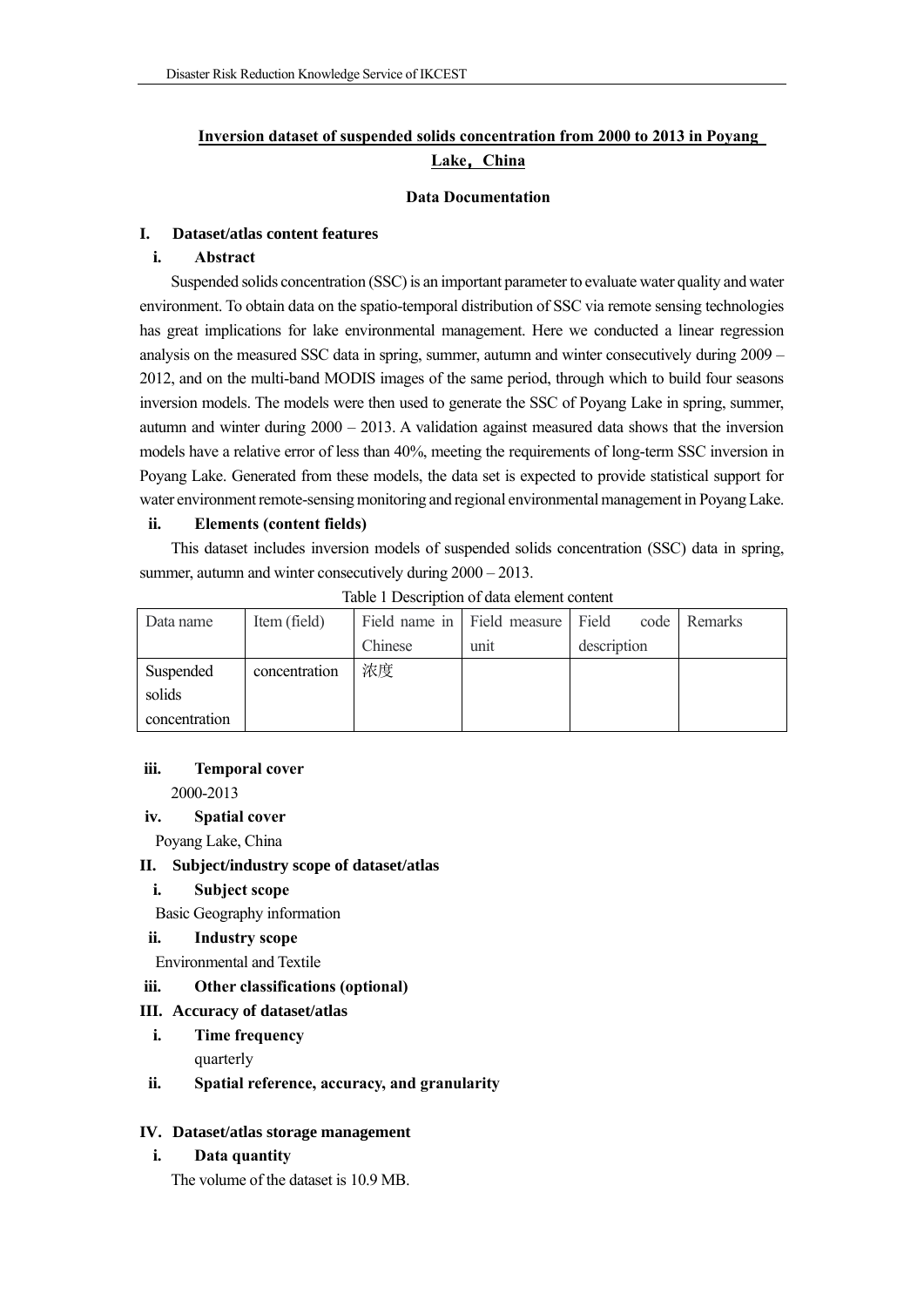## **ii. Type format**

This dataset was stored in hard disk with formats of TIF.

## **iii. Update management**

Unscheduled update.

## **V. Quality control of the dataset/atlas**

## **i. Production mode**

This dateset conducted a linear regression analysis on the measured SSC data in spring, summer, autumn and winter consecutively during 2009 – 2012, and on the multi-band MODIS images of the same period, through which to build four seasons inversion models. The models were then used to generate the SSC of Poyang Lake in spring, summer, autumn and winter during 2000 – 2013.

### **ii. Data sources (condition selection)**

Data is obtained on the spatio-temporal distribution of SSC via remote sensing technologies.

## **VI. Sharing and usage method of the dataset/atlas**

# **i. Sharing methods and restrictions**

Open sharing.

## **ii. Contact information of the sharing service (condition selection)**

Online link address: http://drr.ikcest.org/info/9b2c

Contact Information for Service:

Name: Service group of Disaster Risk Reduction Knowledge Service System of IKCEST

Address: 11A, Datun Road, Chaoyang District, Beijing, 100101, China, Institute of Geographic Sciences and Natural Resources Research, CAS.

Zip Code:100101

E-mail: ikcest-drr@lreis.ac.cn

# **iii. Conditions and methods of usage**

This dataset can be opened using ArcGIS.

# **VII. Intellectual property rights of the dataset/atlas**

# **i. Property rights (optional)**

Intellectual property of the dataset belonged to Institute of Geographic Sciences and Natural Resources Research, CAS.

### **ii. Reference method of the dataset/atlas**

Inversion dataset of suspended solids concentration from 2000 to 2013 in Poyang Lake, China. Disaster Risk Reduction Knowledge Service of International Knowledge Centre for Engineering Sciences and Technology (IKCEST) under the Auspices of UNESCO, 2015.7.15. http://drr.ikcest.org/info/9b2c.

### **iii. Usage contacts of the datasets/atlas**

Name: Service group of Disaster Risk Reduction Knowledge Service sub-platform of IKCEST

Address:11A, Datun Road, Chaoyang District, Beijing, 100101, China, Institute of Geographic Sciences and Natural Resources Research, CAS.

Zip Code: 100101

E-mail: ikcest-drr@lreis.ac.cn

### **VIII. Others (optional)**

In addition to the above, other information must also be explained.

| Data documentation author information |                                 |  |           |  |  |  |  |
|---------------------------------------|---------------------------------|--|-----------|--|--|--|--|
| Data documentation author             | Wang Juanle, Chen   Update time |  | 2015-7-15 |  |  |  |  |